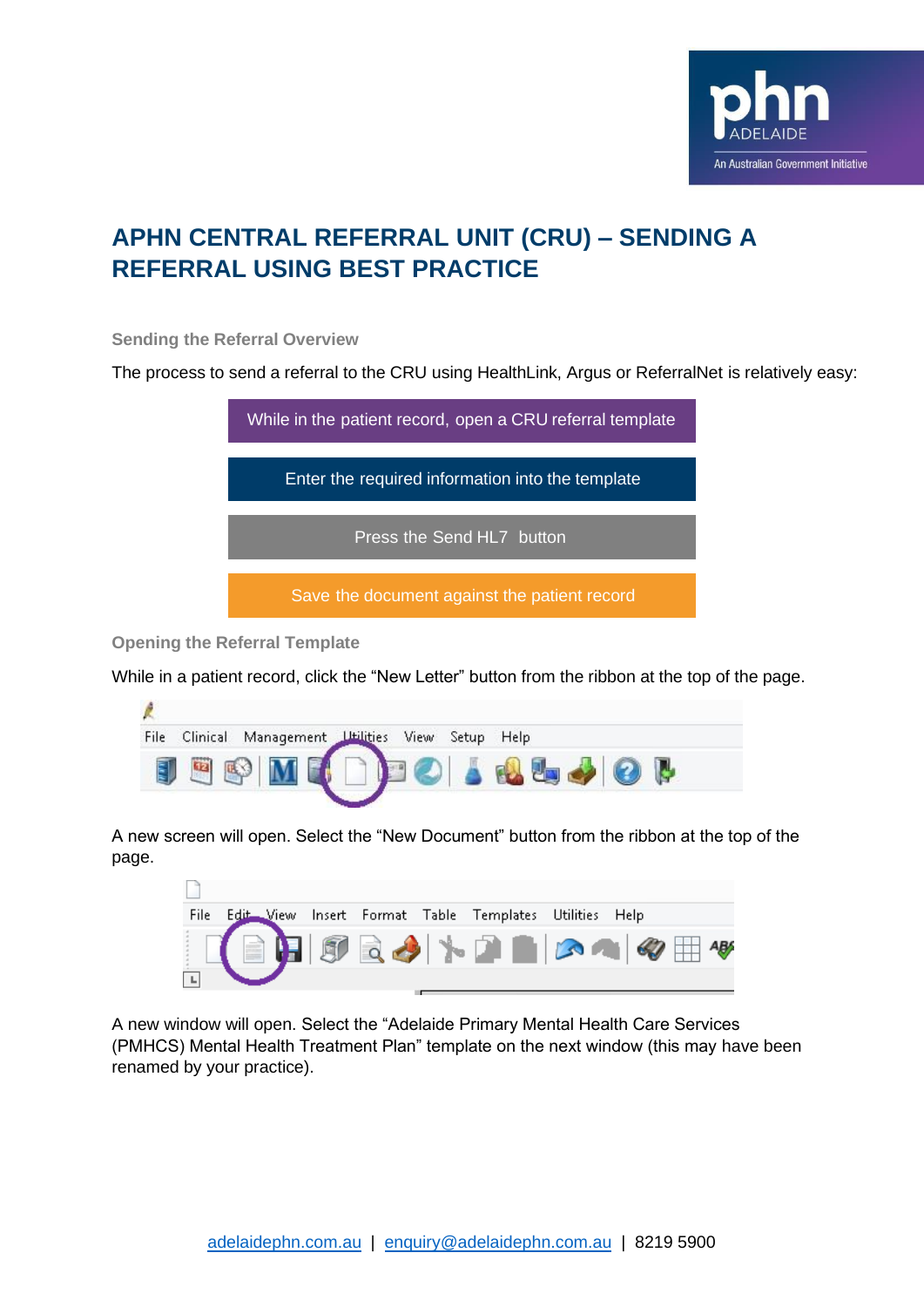

**Enter the information in the CRU Template**

The patient details should automatically be updated from the patient record. Some things to check before sending the referral:

- that the risk assessment is current, having been undertaken within 6 weeks of the referral being sent
- an acknowledgement has been included that the form has been digitally signed by practitioner specifying "please accept this as digitally signed"

Once you are ready to send, press the "Send HL7" button in the ribbon at the top of the screen

| File |                             |                              |                                        |   | Edit View Insert Format Table Templates Utilities Help |  |                                     |  |  |
|------|-----------------------------|------------------------------|----------------------------------------|---|--------------------------------------------------------|--|-------------------------------------|--|--|
|      |                             | et la l                      | 同                                      |   |                                                        |  | ト Q ■   C Q   +   +   +     +     + |  |  |
| T.   |                             |                              |                                        |   |                                                        |  |                                     |  |  |
|      |                             | insert it into the document. | Double click on an item in the list to |   |                                                        |  |                                     |  |  |
|      | ⊞- General<br>$I$ attarhaad |                              |                                        | ۸ |                                                        |  |                                     |  |  |

A new window will appear asking you to select an addressee. Search and select Central Referral Unit, ensuring that a green star appears next to the entry which specifies that secure messaging is possible. Select "use contact"

| Ŕ                                                                |                       |                                  | Select addressee                   |           |               |                             | $\times$            |
|------------------------------------------------------------------|-----------------------|----------------------------------|------------------------------------|-----------|---------------|-----------------------------|---------------------|
| From Address Book                                                |                       | Search on MEDrefer   HealthShare |                                    |           |               |                             |                     |
| Name Search:                                                     | CENTRAL REFERRAL UNIT |                                  |                                    | Category: |               |                             | v                   |
| Local Directory:                                                 |                       |                                  |                                    |           |               |                             |                     |
| Central Referral Unit<br>1/22 Henley Beach Road, Mile End, 5031. |                       |                                  |                                    |           |               |                             |                     |
| New contact                                                      | Edit contact          | Synchronise                      | Synchronised with Online Directory |           |               | Secure eReferrals available |                     |
| <b>Online Directory:</b>                                         | City/Suburb:          |                                  | Postcode:                          |           | Max Distance: | Exact postcode match        | $\lambda_{\rm eff}$ |
|                                                                  |                       |                                  |                                    |           |               | Use Contact<br>Cancel       |                     |